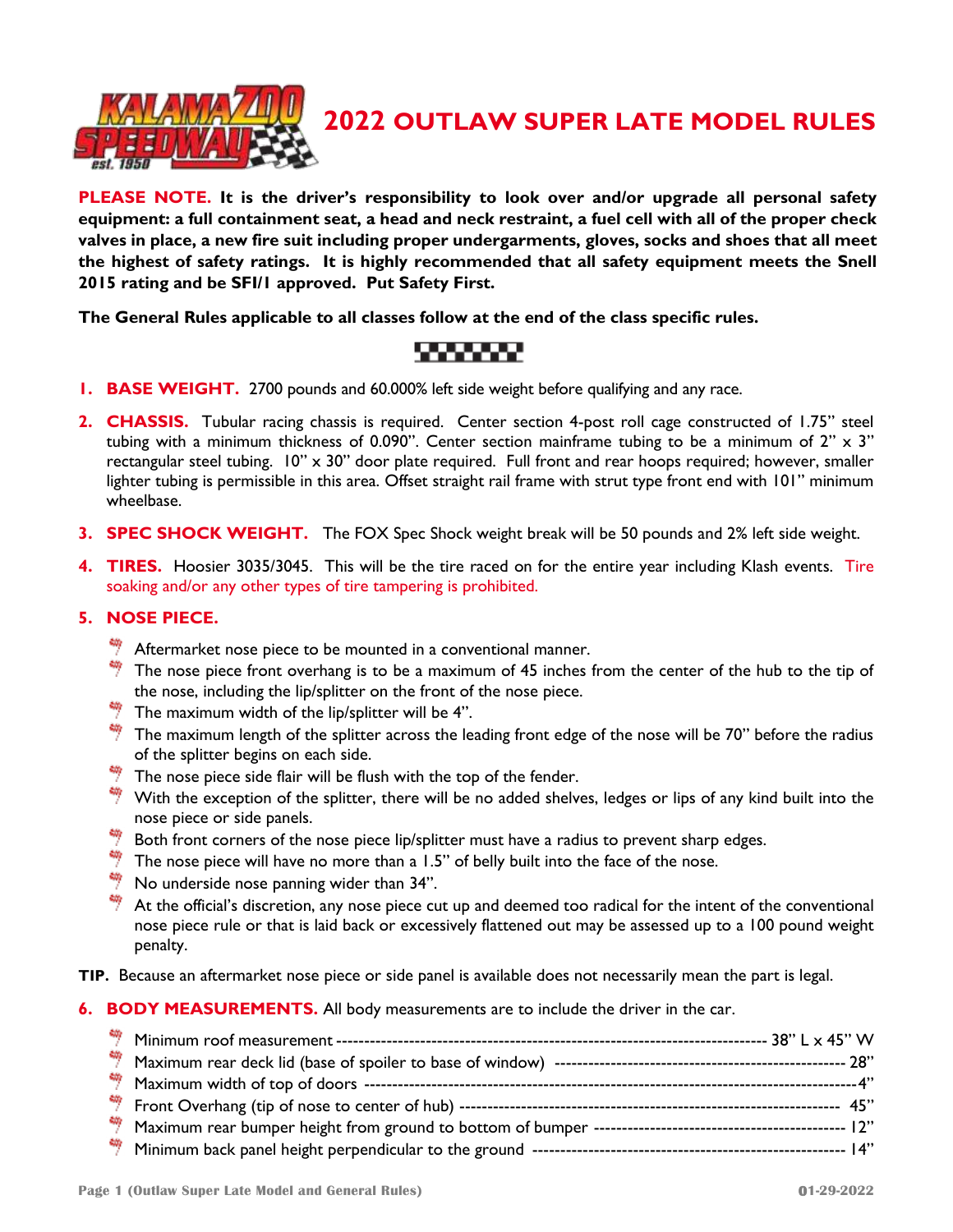| Maximum track width measured from outside to outside of tire at the bottom of the center of tire |         |
|--------------------------------------------------------------------------------------------------|---------|
|                                                                                                  | --- 82" |
|                                                                                                  |         |
|                                                                                                  | -- 102" |

- **7. BODY RAKE.** Minimal body rake and/or belly measured anywhere on the body with a straight edge checking front to back and side to side. This includes side to side across the deck lid, hood or nose piece as well as from the base of the spoiler up to the front tire. The sides of the body must run in a vertical fashion. No "swoop, dip, belly or concaveness" on the side body panels or anywhere else on the body. The wheel flare on the right rear is a maximum of 3" not to extend past the outside edge of the rear tire. When placing a straight edge from the right side of the car to the left side of the car, there will be no more than 1.5" of belly measured anywhere on the car (e.g., nose piece, deck lid, across the front fenders). This may be measured before or after a race for the cars that have the sinking body panels that drop down during the races.
- **8. BODY WIDTH.** Maximum of 82" at the widest point, steadily decreasing in width to a maximum of 76" at the center of the rear axle and tapering to a maximum of 72" at the rear spoiler. The sides of the body must run in a vertical fashion. No "swoop" in body panels. No fender/wheel flair can extend past the outer face of rear tires and cannot extend beyond the rear of the tire. The wheel flair on the right rear is a maximum of 3".
- **9. BODY SPECIFICATIONS.** No more than 2" drop is permitted at any point on the roof. Hood and rear deck lid must be removable and securely fastened down in 4 corners by hood pins or hinges whenever the car is on the track. Hood scoops are allowed (maximum height of 4") in stock height position. Rear deck lid must be a maximum of 28" from the base of the rear window to the base of the spoiler. The deck lid must be removable or have an access panel minimum of 12" x 12". The back panel must be a minimum of 14" perpendicular to the ground, fully enclosed. No aluminum or composite bumpers; only steel is allowed. No aluminum door bar assemblies or jacking posts (outside of roll cage) or rub rails. Rear bumper height to be a maximum of 12" off the ground to the bottom of the bumper. Four inches maximum shelf measured from the front windshield post back to the front of the c-pillar plus 1" maximum side body radius. One inch maximum lip along the bottom of the door/quarter panel/skirt. No carbon fiber body components except for the roof. No built in or added vertical lips are allowed on the body.
- **10. REAR SPOILER.** 8" high x 72" wide made of clear material. Bracing may be from front or rear. For the front bracing, there are a maximum of 3 supports with a maximum of ¾" round tubing only. Rear bracing must be inset from the sides of the quarter panel a minimum of 3" on both sides. Maximum of 1" rear facing lips only on rear spoiler. Maximum height of 42" from the ground to the top of the spoiler. The right rear quarter panel and rear spoiler must be a minimum of 3" in from the outside right rear tire.
- **11. WINDSHIELD AND REAR GLASS.** A full front windshield is required. The rear glass may be any continuous elliptical shape resembling a stock design. No tear drop style rear windows. No concave windows. Windows must remain flat in the center. Rear window must have enough bracing in center to keep window from deflecting. A vertical rear window brace (placed in the center of the window) is required.
- **12. SIDE WINDOW OPENINGS.** Side window openings are a minimum of 12" high x 22" wide. Size will be checked with a flat piece of material that will need to slide straight into the window opening in a full vertical position. Any openings that are too small will need to be adjusted.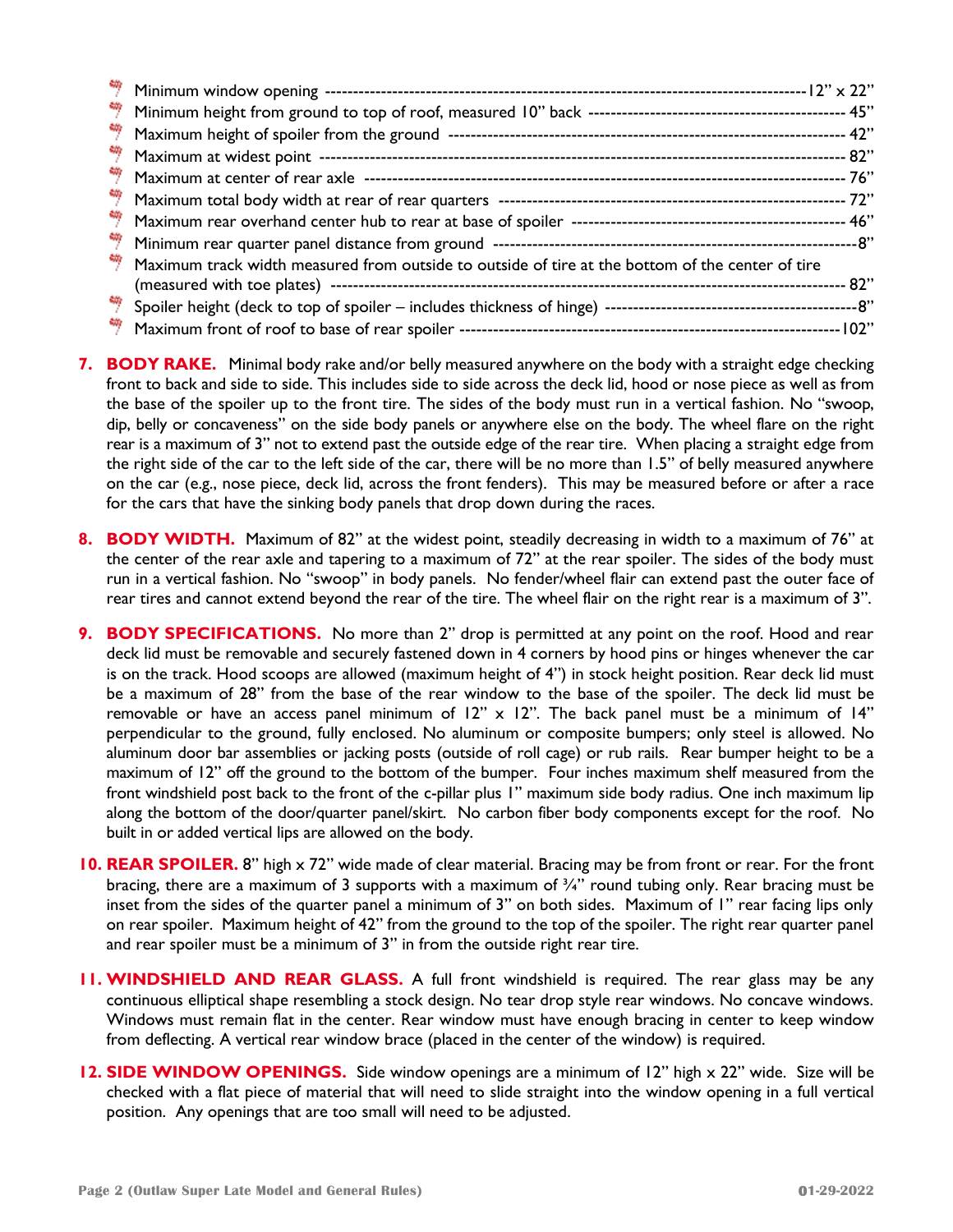- **13. WHEEL BASE.** Minimum of 101".
- **14. TRACK WIDTH.** 82" maximum front and rear. This will be measured before and after the race with toe plates at bulge at the bottom of the tire.
- **15. ENGINE.** Any V-8 steel block, (no aluminum blocks). Must be 4" set back from #1 plug. Any 4-barrel carb with 2 return springs.
- **16. BRAKES.** Must have 4-wheel brakes in working order. 10" steel wheels only.
- **17. FUEL CELL.** 8" minimum at lowest point or must be fully above the rear frame rails. Fuel cell must be mounted behind rear end between the frame rails.
- **18. SUSPENSION.** No independent rear suspension, no cockpit adjustments inside of the car besides brake bias (including but not limited to shocks, sway bar, pan hard bars, etc.) One shock per wheel.
- **19. PROHIBITED PRACTICES.** No Tire soaking/altering and traction control.No panning under the sides or rear of car or any louvers or vents in the fenders, doors, or quarters. No titanium or carbon fiber rotors. No slipper clutches. No verticals or lips on the nose piece. No aluminum bumpers or right side door bars. Lead ballast only. No mirrors of any kind. No radios of any kind. Track officials will have the option at any time to "Confiscate & Switch Out" a driver's MSD Box with a new one. Any driver who refuses to trade their MSD Box will forfeit all points and earnings for the entire event.

Please send your tech questions or concerns to [gary@kalamazoospeedway.com](mailto:gary@kalamazoospeedway.com) and it will be forwarded to the applicable personnel for response.



# **GENERAL RULES**

#### **I. SAFETY**

- A. It is the driver's responsibility to look over and upgrade all personal safety equipment: a full containment seat, a head and neck restraint, a fuel cell with all of the proper check valves in place, an up-to-date fire suit including proper undergarments, gloves, socks and shoes that are SFI/I approved and Snell 2015 rated are highly recommended. All cars will be equipped with a minimum 5-point seat belt harness with 3" wide belts. All belts should be properly mounted and should be no older than 3 years.
- B. A taut driver's side window net with quick release is required.
- C. Driver must be able to enter/exit both doors through window openings.
- D. Rear windows must be completely see through (no decals or lettering).
- E. An approved headrest will be located directly behind the driver's head with the driver normally seated.
- F. All roll bars near driver must be well padded.
- G. All foot boxes and firewalls (if applicable) must be steel, recommended 22 gauge minimum.
- H. All cars will have jack stands in use when anyone is working under a car.

### **II. RACE RULES**

A. Noise Abatement. There is a 100 decibel noise limit on all cars. NO EXCEPTIONS. All cars in all classes will have working mufflers.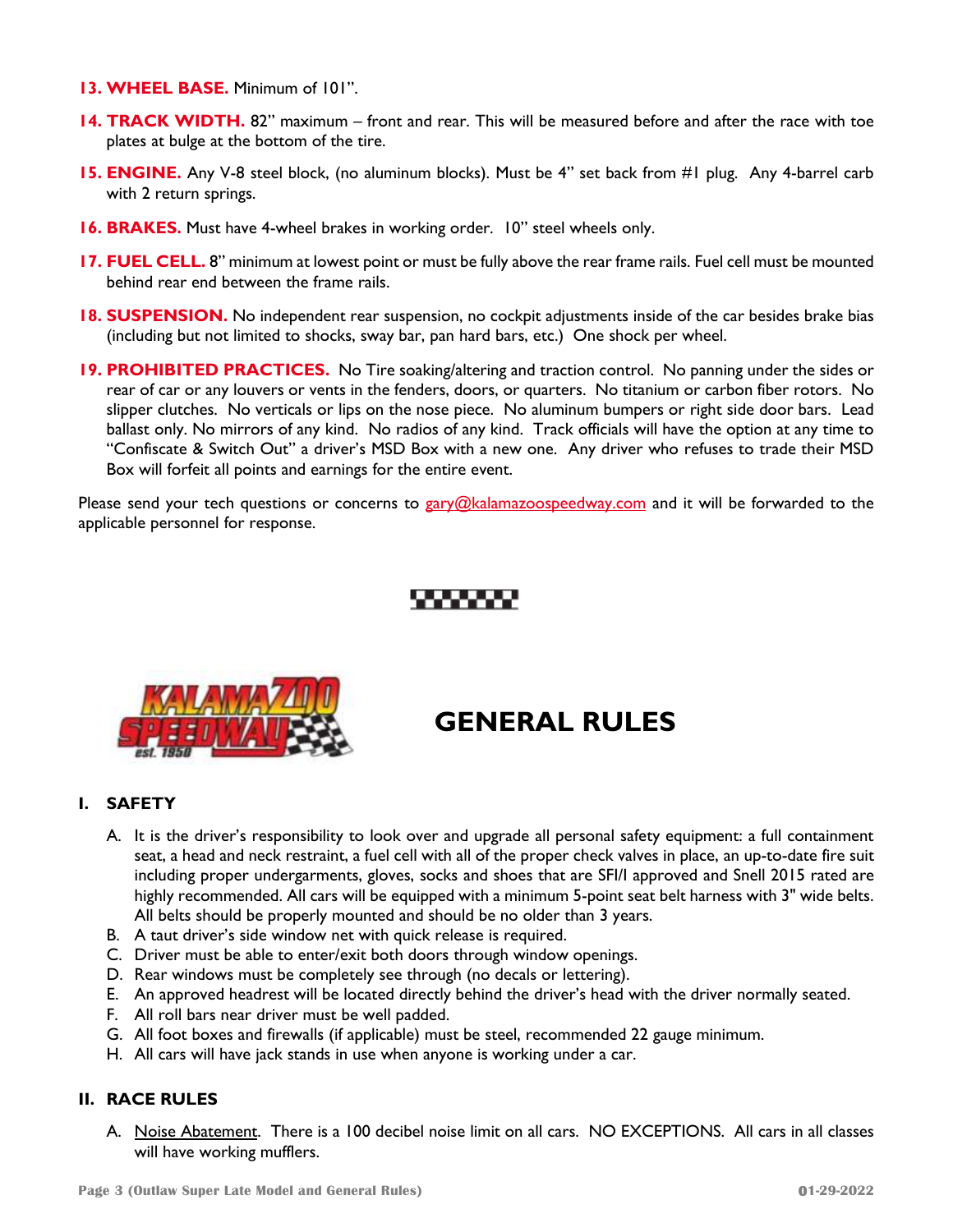- B. RACEceivers. Required for all cars in the five weekly classes. Any car found racing without a RACEceiver will be black flagged and will be done competing in that event.
- C. Transponders. It is the driver or crew's responsibility to pick up and properly secure the transponder (in a protective mounting pouch) to the car. Cars entering the track without a transponder will be black flagged and will not be allowed back on the track until the transponder is in place. Transponders must be mounted a) on the rear end of each car, b) opposite where the exhaust exits, c) in a vertical position; and, d) with the opening flap to the top. There must be no metal or suspension parts directly below the transponder.
- D. Traction Control. Traction control devices are illegal at Kalamazoo Speedway. Penalties for this infraction will be loss of earned payout for the event, loss of all points accumulated for the season, and up to a oneyear suspension from participating at the track.
- E. Tire Soaking/Tampering. Tire soaking/tampering is illegal at Kalamazoo Speedway. Routine testing of tires may occur over the course of any season. If the certified lab results show the tire sample submitted has been altered, the driver will forfeit their earned payout and points for the night the sample was taken as well as receiving a four-week suspension from participating in the next four events scheduled for that class. The driver will be fined \$500 which must be paid before being allowed to race again at Kalamazoo Speedway. If the tire sample submitted is found to be clean, all points, money and a new tire will be given to the driver. Drivers refusing to allow a tire to be confiscated by the track for testing will forfeit his/her pay and points for the night and incur a four-week suspension from participating in the next four events scheduled for that class.
- F. Specifications.
	- 1. All fuel cells in all classes will be 8" off the ground or be 100% above the frame rails. There are no exceptions. All fuel cell caps shall have the car's number on them.
	- 2. No mirrors of any kind.
	- 3. Lead ballast will be painted white with the car number on each piece. No cement, mercury, or liquid style weight is allowed. All weight will be securely bolted to the car.
	- 4. Drive shaft hoop required on the forward half of the drive shaft. Drive shaft must be painted either silver or white.
	- 5. All cars must be equipped with a working starter.
	- 6. The battery must be located behind the driver's seat. It must be securely mounted and covered.
	- 7. No clip-on wheel weights of any kind; all wheel weights must be removed.
	- 8. Any rub rail will have all sharp edges removed or mitered back and shall be attached with smooth fastener heads.
	- 9. No antifreeze in radiators. Environmentally friendly coolant or lubricant, such as Water Wetter is allowed.
- G. Rookie of the Year. To be eligible for Rookie of the Year in any class, a driver cannot have competed in the class for more than 4 events per season over the past 5 seasons or 15 events over the previous 4 years. Drivers who have competed in a higher class for more than 4 events per season over the past 5 seasons or 15 events over the previous 4 years and moved to a lower class will not be considered for Rookie of the Year in the lower class.
- H. Radios/Electronic Communication Devices. No electronic communication devices are permitted in the car or anywhere on the driver.
- I. Entering the Track. Cars may only enter the track from the front stretch as directed by the pit steward.
- J. Accidents During a Race. If a car is involved in an accident and can no longer keep going and no extenuating circumstances exist such as smoke or fire in the cockpit, the driver must not loosen any personal safety equipment or exit the vehicle until directed to do so by safety personnel or a track official. Under no circumstance will a driver get out of their car to run down on the track to send hand gestures or throw anything at another car or person.
- K. Racing Surface Restrictions. At no time shall any non-competing member, crew member, owner or other person associated with a race car be permitted on the racing surface following the start of a race and prior to the completion of a race without the express permission of a track official. Violation may result in the car being placed at the rear of the field or disqualification. This rule is in place for crew members' safety. During a red flag or lengthy caution period, one crew member may be allowed on the track at the sole discretion of track officials.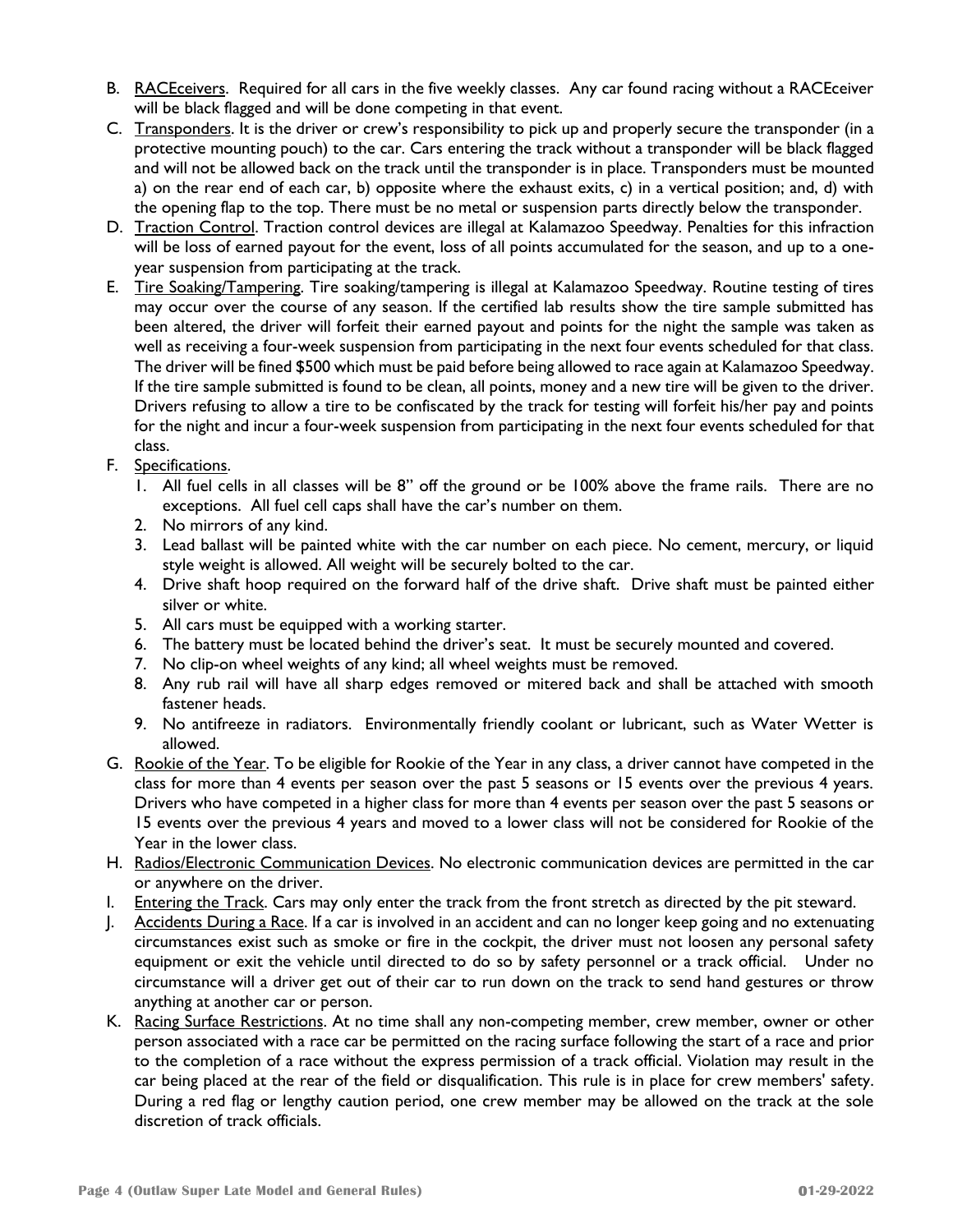L. Break Out Rule. Break out times will be set prior to qualifying and typically be between two- and five-tenths of a second. If during any race a driver runs two laps under their break out time, the driver will be black flagged. If this occurs in a heat race, the driver is done for that race and the time will be reset for the feature. A driver will never be moved into the inversion; however, so the best possible starting position would be one position outside of the inversion. If this happens in a feature or last chance race, the driver must exit the track into the main infield off the backstretch and slowly drive up the make ready chute. The driver must stop until an official releases the car to rejoin the race at the tail of the field. At that point a driver is exempt from breaking out again. If any driver chooses to start at the tail of the race behind the fastest car, that driver would be exempt from breaking out.

### M. Driver and Car Changes.

- 1. Whoever drives the first lap of any qualifying session is the registered driver of that car for the entire event. The correct driver, correct car number and the correct class must be provided at the time a transponder is picked up. If a driver misses their qualifying session and is starting scratch at the tail of a heat or feature race, that driver will be the registered driver. A driver change may be made by first notifying officials (in person) in the infield scoring tower; however, switching driving duties back and forth is not permitted.
- 2. Driver and car changes are permitted only prior to the official start of a race. The official start of a race is when the field enters the track and goes on the front stretch. When determining the official start, one lap does not have to be completed. However, scoring for position does not begin until one green flag lap has been completed. All cars' engines must fire and run one complete lap in order to receive start money and points. After that point, no change of drivers is permitted.
- 3. Any drivers making a change will go to the tail of the field in the lesser race for which the driver/car combination is qualified (e.g., if the driver is qualified for the A Feature and the car is qualified for the Last Chance, the car with the new driver will start tail of the Last Chance). Points earned will be awarded to the driver starting the race.
- 4. Failure to notify officials of a change in driver will result in the driver of record for the car (the driver whose name is associated with the transponder for the car) and the substitute driver (when the driver is also competing in any other race during the night) losing all pay and points for the night. Both drivers will be suspended for the next night in which the class or classes are scheduled to race. If races are called off for the night when the suspension is scheduled to be served, the suspension will be served at the next night when the class or classes are scheduled to race. Should the rule be broken at the end of the season, the suspension will be served the following season.

# N. Initial Lap of a Race.

- 1. To reduce reckless driving on the first lap of a race, if there is an obvious car/driver(s) that is the cause of the yellow flag, that car/driver(s) may be sent to the rear of the field.
- 2. On a yellow or red flag that happens at the start of a race, any car(s) that enter the pits will go to the tail of the field, even though a full lap has not been completed. On a red flag, a driver may exit their car to check their car over; adjustments are limited to those made by the driver without any tools or assistance from anyone in the infield. The driver must be back in their car ready to go when the yellow flag comes out. Violation will result in the car being placed at the tail of the field.

# O. Group Qualifying.

- 1. The Speedway uses group qualifying for all weekly classes.
- 2. Any driver may only qualify one car per class. No car will be qualified by more than one driver in any class. A completed qualifying session for any driver is when the driver takes the green flag and completes one of their qualifying laps. After this point, the driver is eligible to make a driver/car change per the rules, but cannot jump in another car to requalify for that event.
- P. Changes Impacting Tech. Drivers are responsible for notifying the head tech official immediately if something is changed on the car that would put the car in a different weight category. Drivers caught under this scenario in any type of post-race tech, may lose earnings and points for the entire event. This same penalty applies to anyone changing something on their car after going through tech (changing carbs, raising spoiler height, etc.).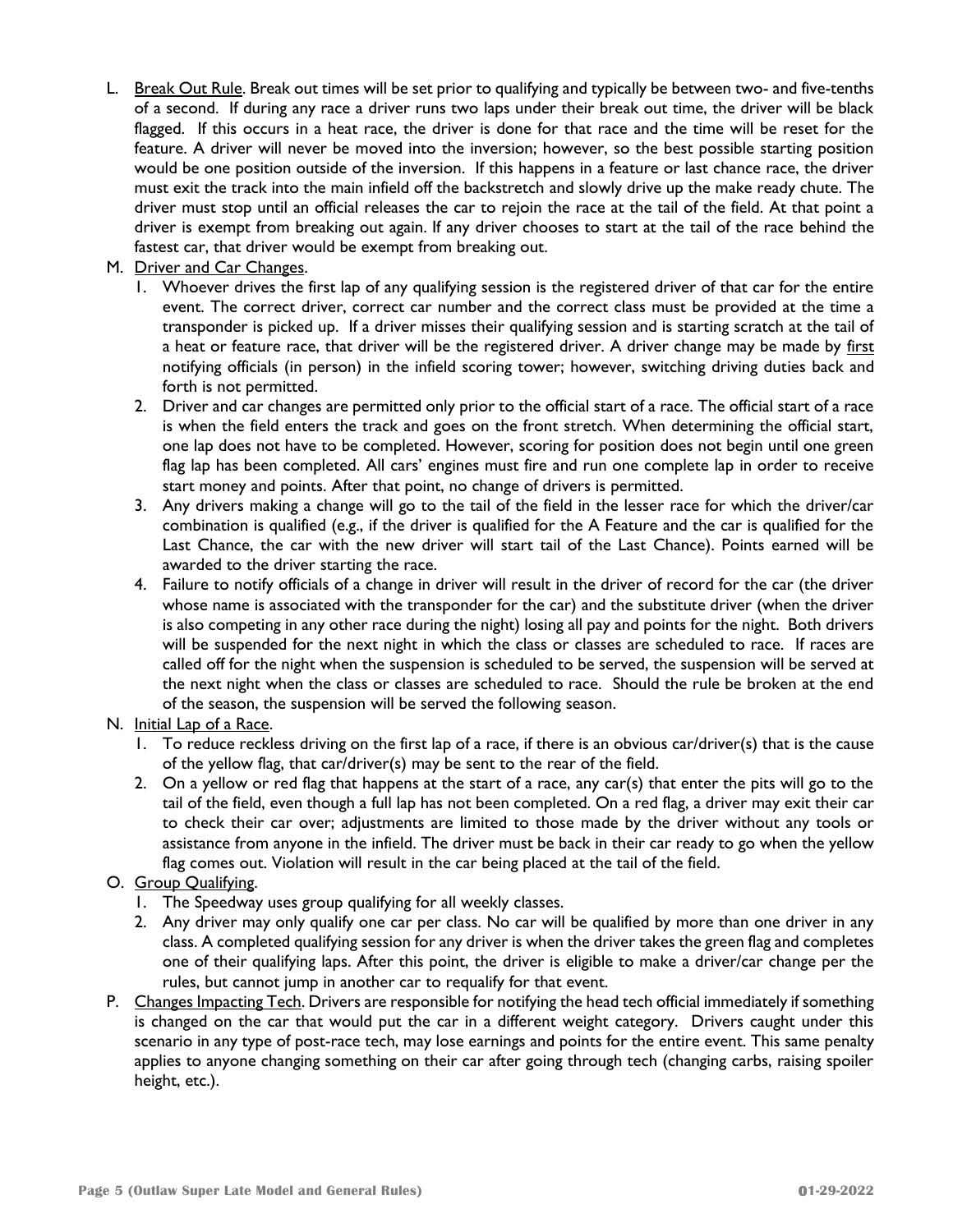- Q. Drivers/Cars Not Qualifying. Generally, if any driver/car does not qualify they may start at the tail of the feature, unless there are enough cars for a last chance race, then the driver would start at the tail of the last chance. The driver will start on the tail of the fast heat as well. Final placement; however, will be at the sole discretion of track officials.
- R. Time Limits. Every race (with the exception of the main event for the program) will have a time limit of one minute per lap; however, no race will be called official before reaching the halfway point. If a race has reached its time limit and half of the race or more has been completed the next caution will end the race. Final scoring will revert back to the last completed lap with the caution car(s) being moved to the tail of their lap. If the caution is out when the time limit is reached and half of the race or more has been completed then there will be one more attempt to complete the race; the next caution will end the race if it comes before the scheduled distance. A race will not end as a result of a caution for a false start.
- S. Program Cancellations. In the event that weather or some other factor causes the program to be cancelled the following apply.
	- 1. Any race underway will be considered complete and official if it has reached the halfway point.
	- 2. Points will be given for all completed events. For example, if qualifying was complete, 2 classes had run their heats and the third class had run one of their two heats then complete points would be given for qualifying and the heat race points for the classes that completed their heat races. Heat points would not be given for the class that only completed one of their two heats.
- T. Line-Ups. If a driver refuses the official's order to take a certain position on the track (i.e., go to the tail of the field, drop back in the field, etc.), resulting in a delay of the race, s/he may be black flagged. If the actions by the driver continue to be inappropriate as seen by the race officials, that driver may lose their points and earnings for that event, as well as face a possible suspension from future racing events. If a driver fails to follow instructions to advance in the line-up following a caution, the race will return to green with the driver in the more rearward position.
- U. Restarts.
	- 1. For any lineups during the race, officials will line up cars based on the computer scoring of the cars from the most recent completed lap, unless any obvious exceptions occur (transponder didn't pick up, etc.). The car(s) causing the caution flag will be put to the tail. On the last lap and ONLY for the victory, officials will use all necessary means (scoring system, videos, photos, etc.) to determine the winner.
	- 2. There is a start/restart box located in turn 4. On any start/double file restart the front row cars must be side by side when they get to the box. At that time the leader (control car) may decide to start at any time before the end of the box. If the leader gets to the end of the box and has not accelerated, the flagman will throw the green at that time. The same rules apply to single file starts, with the obvious exception being that the top two cars will not be side by side. If a driver fails to adhere to the start box rules they may be placed at the tail of the field.
	- 3. For all Outlaw Super Late Model features and for other specifically designated events, restarts will be double file. The leader will choose their lane and the second place car will fill the other position on the front row. Starting with 3rd place on back odd numbered positions will line up on the inside and even numbered positions will line up on the outside. In the event there is a car being sent to the tail, a lucky dog and a car coming out of the pits, they will be lined up in that order. All cars on the lead lap will restart ahead of all lapped cars, provided they are on the track when the double up is called for by the race director. Lapped cars will line up behind the lead lap cars in the order they were running on the racetrack at the time of the caution, not necessarily in the order they were running in the race.
- V. Lucky Dog Free Pass. When the double file restart is implemented, the Lucky Dog Free Pass (Pass) will be used as well. The top running eligible lapped car at each caution will receive the Pass. A car is not eligible to receive the Lucky Dog Free Pass when, in judgment of the officials:
	- 1. The car caused the caution;
	- 2. The car was in the pit area when the caution came out; or,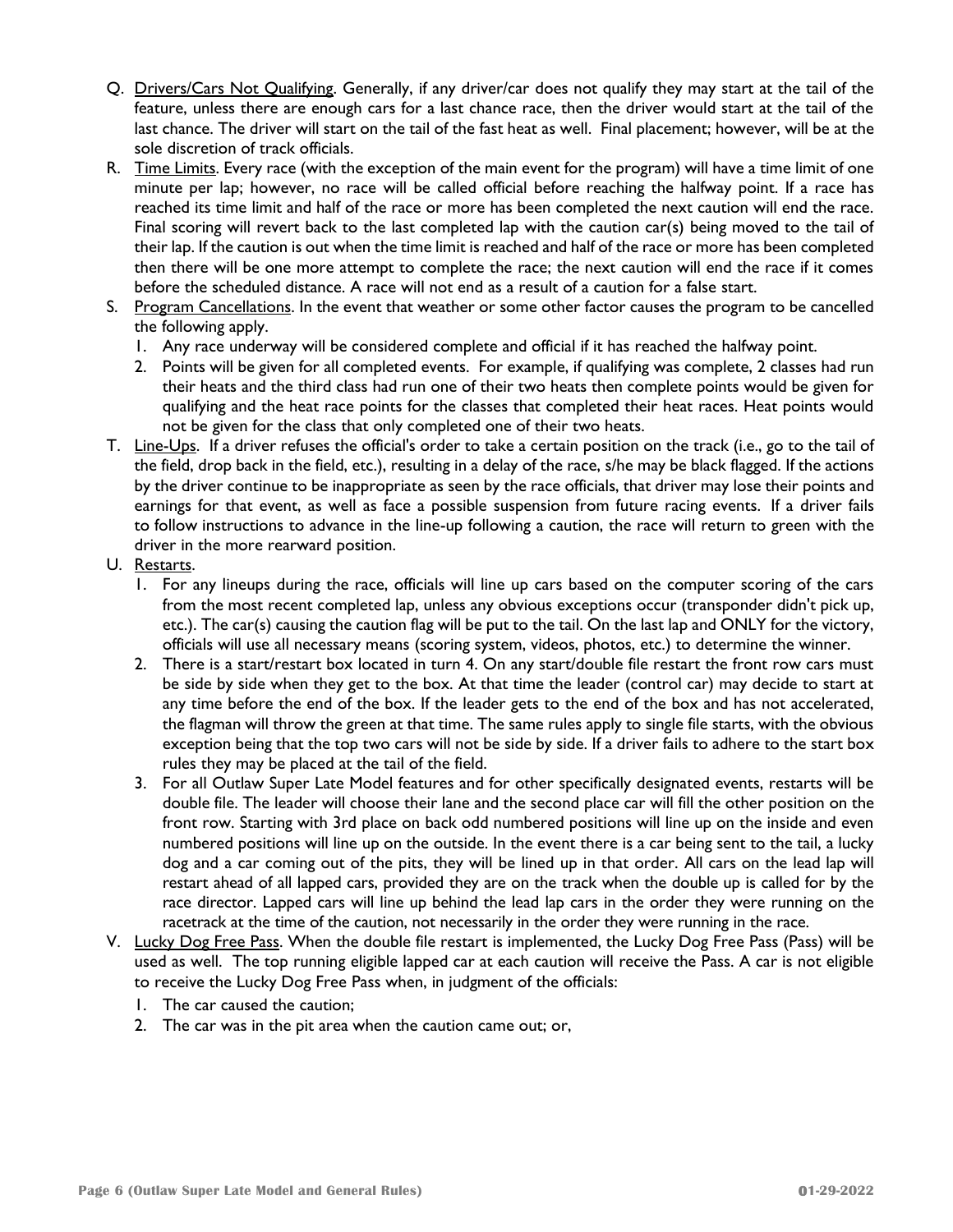3. The car has been penalized with a discretionary call. In the case of a discretionary penalty, it will be made known to the competitor, at the time the discretionary penalty is imposed, that the car will not be eligible to receive the Pass to make up the penalized lap(s). Transferring the Pass will only occur when the first eligible car becomes ineligible to receive the Pass because of a discretionary penalty, because the car pitted under the caution or because the first eligible car is not in competition at the time the yellow flag is displayed. Then the Pass will be transferred to the next eligible car. There will not be a lucky dog on a false start.

In the event there is a caution car, a car coming out of the pits and a Pass car, they will be lined up in that order.

- W. Caution Following Checkered. In the event that one or more cars cross the finish line and receive the checkered flag and then a caution comes out, the race will be considered complete. The race will then be scored as follows:
	- 1. The cars that have crossed the finish line and received the checkered flag will be scored in the order they crossed the line;
	- 2. The cars that did not cross the line before the caution lights came on will revert back to the last completed lap for their scoring (provided they cross the line under caution and take the checkered flag) with the exception of the car(s) that caused the caution and/or any car that did not maintain a reasonable speed on the last lap.
	- 3. Car(s) directly involved in the caution will be placed on the tail of the lap they were running.
- X. Scoring of Ties.
	- 1. Ties in qualifying will be broken as follows:
		- a. Driver with the highest 2022 driver point standings (except on opening night, where a tie will be broken by the 2021 driver point standings).
		- b. Coin flip (2 drivers) or a blind draw (3 or more drivers).
	- 2. Ties in the point standings will be broken as follows:
		- a. Number of feature wins, 2nd place finishes, etc.
		- b. Number of qualifying 1st places, 2nd places, etc.
		- c. Number of heat race wins, 2nd place finishes, etc.
		- d. Coin flip (2 drivers) or blind draw (3 or more drivers).

# **III. DRIVER/CREW CONDUCT AND CONDITIONS**

- A. All drivers must be at least 14 years of age with a valid driver's license, ID or birth certificate and have a minor participant form notarized and signed by a parent or legal guardian.
- B. No alcoholic beverages, marijuana or controlled substances are to be consumed before or during races by anyone entering the pit area.
- C. Kalamazoo Speedway officials reserve the right to not allow the entry of any person, driver, or car into the pit area.
- D. General misconduct in the pit area may result in penalties, suspensions, fines, or the matters may be turned over to the proper authorities for legal action.
- E. Rule changes or interpretation of rules is at the discretion of track officials.
- F. The decision of track officials is final.
- G. The driver assumes responsibility for the actions of his or her pit crew. Drivers may be issued penalties for pit crew misconduct. Such penalties, if applied, may extend to both the car as well as the driver.
- H. All drivers and teams are expected to act professionally and courteously while at the track as well as on non-race days during the season. Speedway officials ask that drivers and teams be fair and considerate on social media to all involved parties of any racing or other incident. Drivers are the stars of the Kalamazoo Speedway and ultimately will be looked to as the voice of reason to the thousands of followers, many of whom are children. The use of improper language or gestures as well as negative social media postings may result in suspensions from participating at Kalamazoo Speedway.
- I. Physical or verbal abuse and/or use of improper gestures directed at any Kalamazoo Speedway official, other competitors or fans is prohibited and subject to suspension, loss of points and earnings for that event.